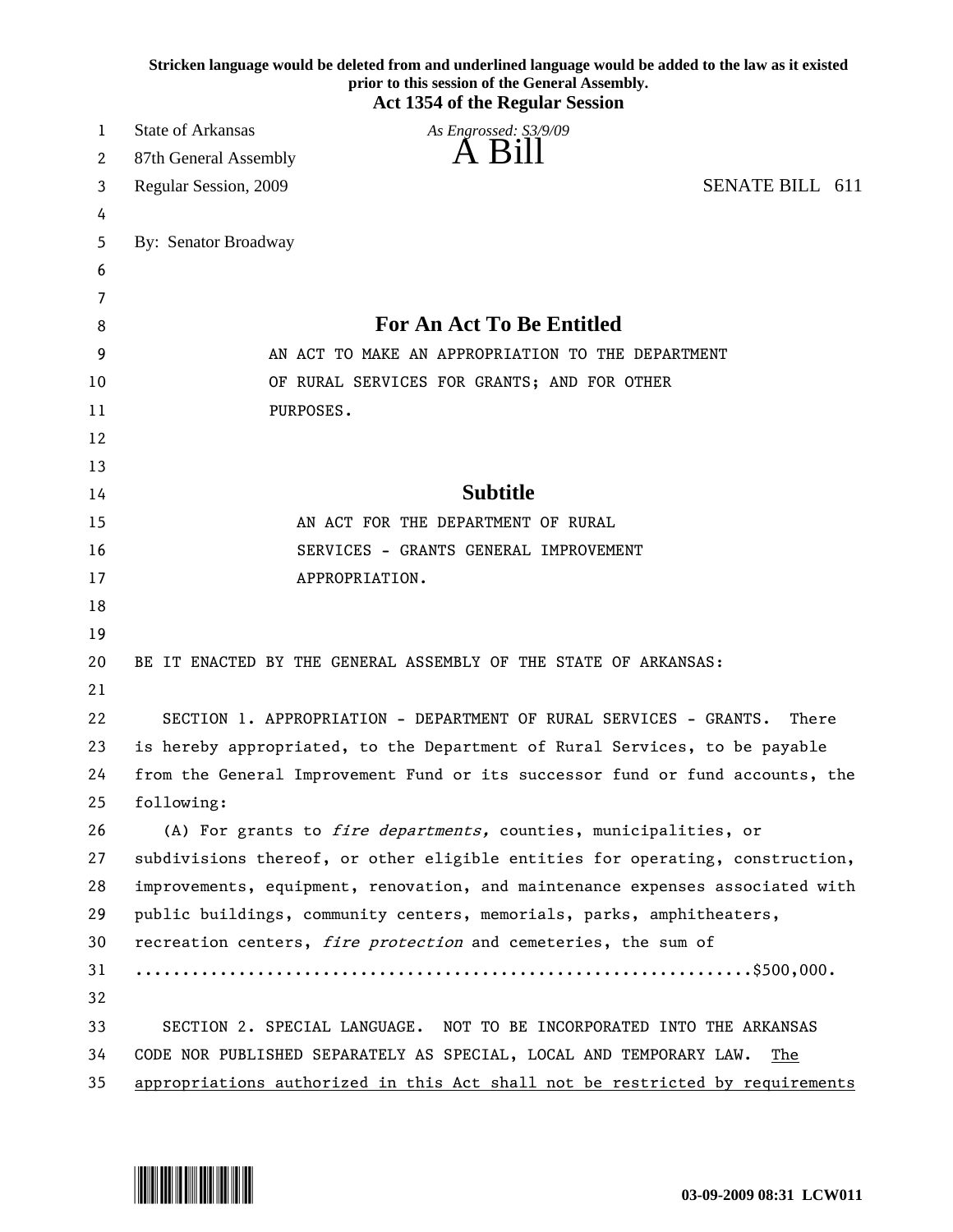**As Engrossed: S3/9/09 SB611** 

1 that may be applicable to other programs currently administered. New rules

2 and regulations may be adopted to carry out the intent of the General

- 3 Assembly regarding the appropriations authorized in this Act.
- 4

5 SECTION 3. DISBURSEMENT CONTROLS. (A) No contract may be awarded nor 6 obligations otherwise incurred in relation to the project or projects 7 described herein in excess of the State Treasury funds actually available 8 therefor as provided by law. Provided, however, that institutions and 9 agencies listed herein shall have the authority to accept and use grants and 10 donations including Federal funds, and to use its unobligated cash income or 11 funds, or both available to it, for the purpose of supplementing the State 12 Treasury funds for financing the entire costs of the project or projects 13 enumerated herein. Provided further, that the appropriations and funds 14 otherwise provided by the General Assembly for Maintenance and General 15 Operations of the agency or institutions receiving appropriation herein shall 16 not be used for any of the purposes as appropriated in this act.

17 (B) The restrictions of any applicable provisions of the State Purchasing 18 Law, the General Accounting and Budgetary Procedures Law, the Revenue 19 Stabilization Law and any other applicable fiscal control laws of this State 20 and regulations promulgated by the Department of Finance and Administration, 21 as authorized by law, shall be strictly complied with in disbursement of any 22 funds provided by this act unless specifically provided otherwise by law. 23

24 SECTION 4. LEGISLATIVE INTENT. It is the intent of the General Assembly 25 that any funds disbursed under the authority of the appropriations contained 26 in this act shall be in compliance with the stated reasons for which this act 27 was adopted, as evidenced by the Agency Requests, Executive Recommendations 28 and Legislative Recommendations contained in the budget manuals prepared by 29 the Department of Finance and Administration, letters, or summarized oral 30 testimony in the official minutes of the Arkansas Legislative Council or 31 Joint Budget Committee which relate to its passage and adoption.

32

33 SECTION 5. EMERGENCY CLAUSE. It is found and determined by the General

34 Assembly, that the Constitution of the State of Arkansas prohibits the

35 appropriation of funds for more than a one (1) year period; that the

36 effectiveness of this Act on July 1, 2009 is essential to the operation of